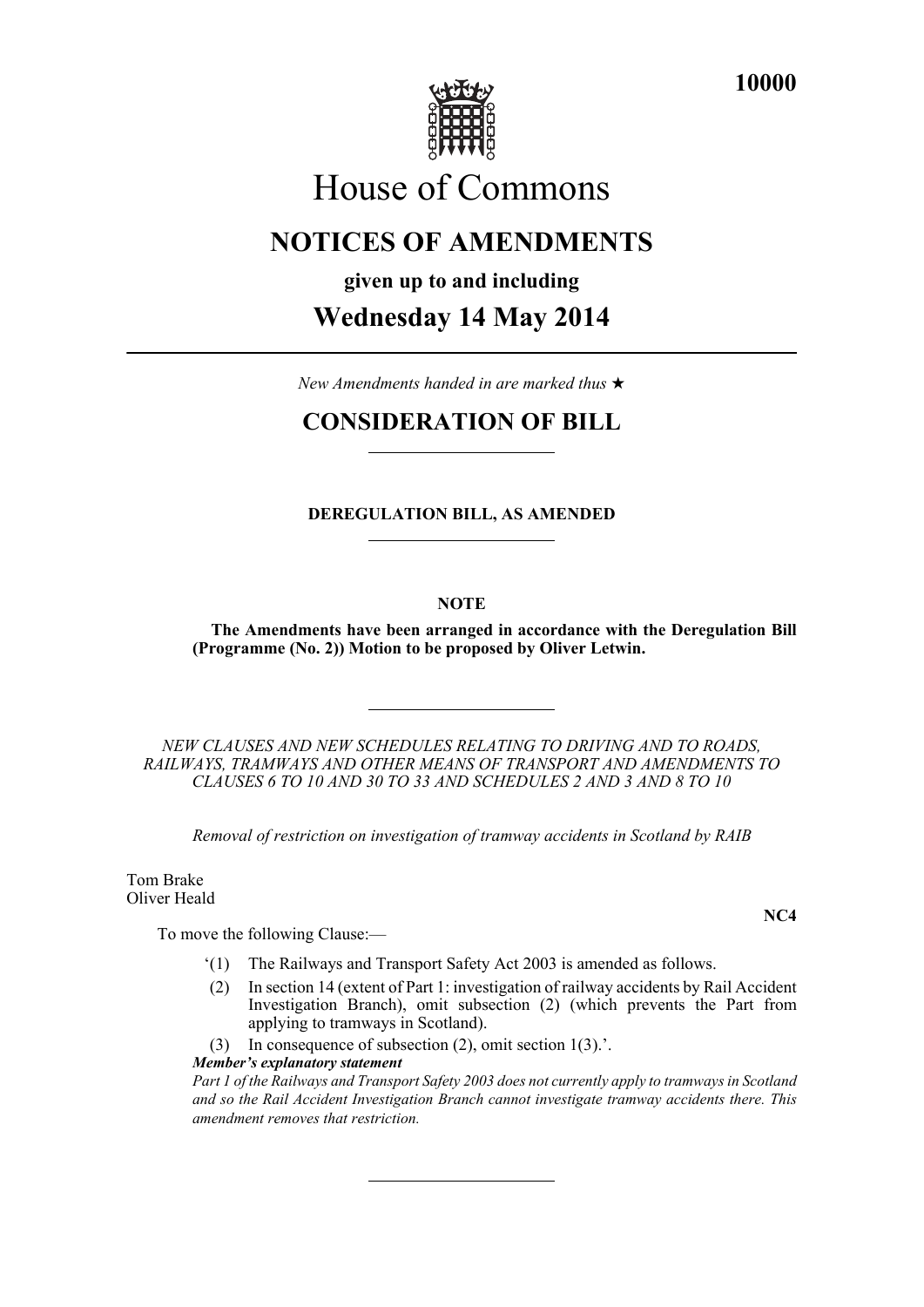*Footpaths: provisions to stop up or divert due to privacy, safety or security*

## Bill Wiggin

To move the following Clause:—

- '(1) The Highways Act 1980 is amended as follows.
- (2) In section 118 (Stopping up of footpaths, birdleways and restricted byways), in subsection (1) after "on the ground that it is not needed for public use", insert "or the public need could reasonably be provided by an alternative public right of way or highway nearby".
- (3) After subsection (1) insert—
	- "(1A) When making a determination under subsection (1A) the council and Secretary of State shall have regard to the presumption that footpaths should not pass through farmyards, gardens, commercial premises or other land where privacy, safety or security are an issue.".
- (4) In section 119 (Diversion of footpaths, bridleways and restricted byways), subsection (6A) after "a public right of way,", insert ", and the presumption that paths should not pass through farmyards, commercial areas, gardens or other land where privacy, safety or security is an issue.".'.

Mary Creagh Richard Burden Chi Onwurah Caroline Lucas Barbara Keeley Tom Greatrex

Mrs Mary Glindon

Page **5**, line **31**, leave out Clause 8, Clause 9 and Clause 10.

Tom Brake Oliver Heald

**13**

**61**

'(aa) the duration of driving licences to be granted to drivers with relevant or prospective disabilities;'.

*Member's explanatory statement* 

Clause **31,** page **24**, line **2**, at end insert—

*Clause 31 introduces Schedule 9 to the Bill. This amendment is consequential on the addition of a new Part to Schedule 9 by amendment 51.*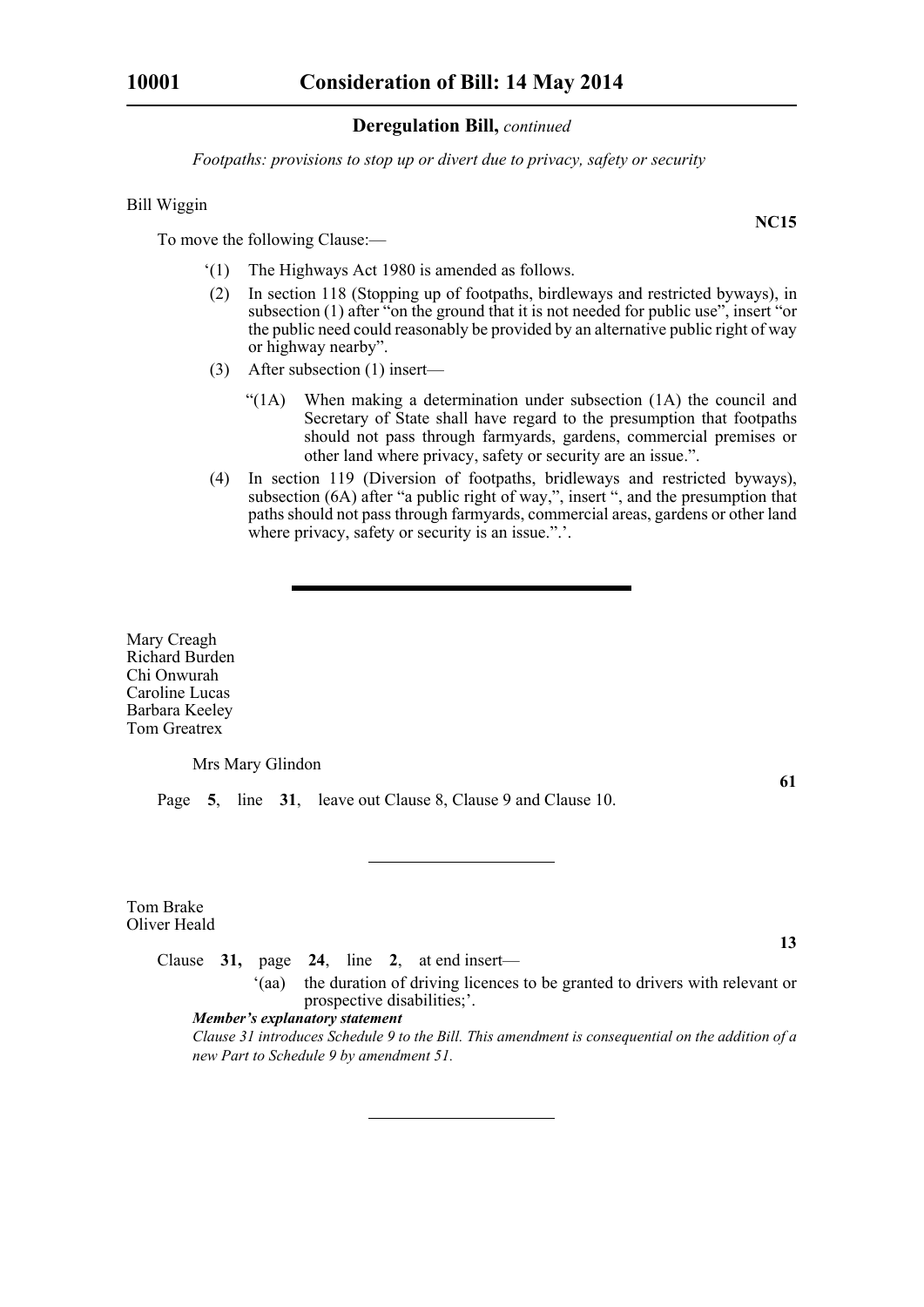Mr Gordon Marsden Dr Alan Whitehead Chi Onwurah John McDonnell

**1**

Clause **33,** page **24**, line **16**, leave out paragraphs (a) and (b) and insert 'in paragraph (a) leave out from "if new and important evidence" to "discovered" and insert "where secondary investigations have enabled more new, significant, or important evidence to become available, having particular regard to—

- (i) enhancing and preserving the rights of those affected by a maritime accident to learn from the proceedings of such reinvestigations and conclusions drawn from them; and
- (ii) future safety issues and measures.".'.

Tom Brake Oliver Heald

> Schedule **2,** page **58**, line **11**, leave out 'authorise the person to apply' and insert 'require the person'.

*Member's explanatory statement* 

*This amendment is a drafting improvement to make new section 124(3)(a) of the Road Traffic Act 1988 more consistent with the new system for registering driving instructors.*

#### Tom Brake Oliver Heald

## Schedule **2,** page **58**, line **34**, leave out 'applicant' and insert 'person'. *Member's explanatory statement*

*This amendment is a drafting change to improve the cross-reference between new section 125(3D) and 125ZA(4)(ba) of the Road Traffic Act 1988.*

Tom Brake Oliver Heald

Schedule **2,** page **61**, line **20**, at end insert—

 'unless the Registrar considers it appropriate for the application to be made at such earlier time as may be specified by the Registrar."<sup>5</sup>.

#### *Member's explanatory statement*

*This amendment will enable the Registrar to allow an application to undergo a further emergency control assessment under section 133B(4) to be made before the end of the six month period referred to in new section 133B(5A).*

Tom Brake Oliver Heald

**39**

Schedule **2,** page **62**, line **32**, leave out 'applicant' and insert 'person'. *Member's explanatory statement This amendment is a drafting change to improve the cross-reference between new section 125(2D) and 125(5A) of the Road Traffic Act 1988.*

**36**

**37**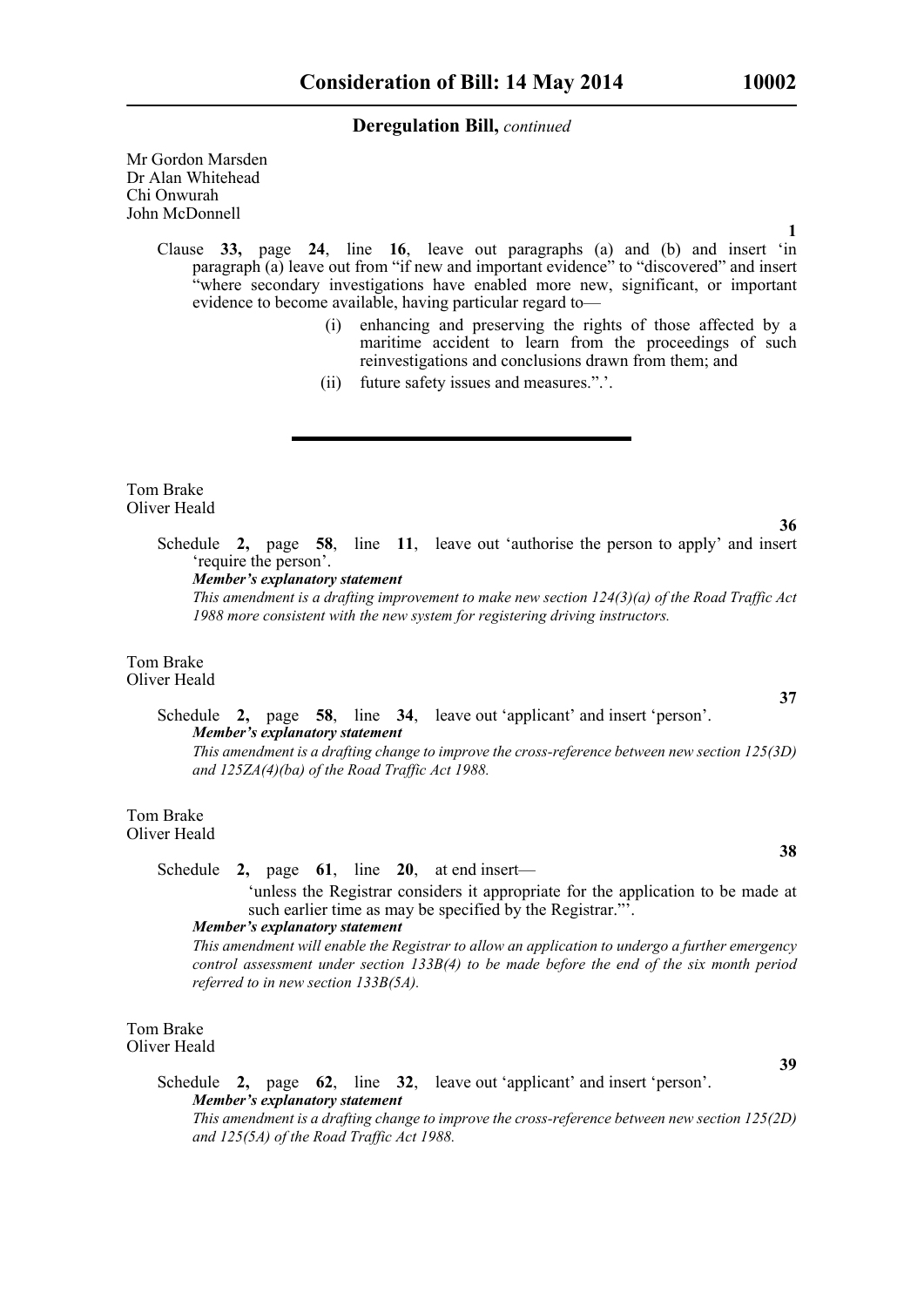Tom Brake Oliver Heald

> Schedule **2,** page **65**, line **25**, leave out paragraph 22. *Member's explanatory statement This amendment is consequential on amendment 43.*

Tom Brake Oliver Heald

**41**

**40**

Schedule **2,** page **67**, line **39**, leave out from "assessment" to end of line 40 and insert '—

- (i) under section  $125(2C)$  or  $129(1B)$ , or
- (ii) as mentioned in section  $125(5)(a)(ii)$  or  $129(5ZA)$ ,...

*Member's explanatory statement* 

*This amendment amends new subsection 133B(2A), inserting references to section 129(1B) and section 129(5ZA) to ensure that the ability to re-take failed emergency control assessments applies to assessments taken in connection with licences as well as to those taken in connection with registration.*

Tom Brake Oliver Heald

Schedule **2,** page **68**, line **8**, at end insert—

 'unless the Registrar considers it appropriate for the application to be made at such earlier time as may be specified by the Registrar."

*Member's explanatory statement* 

*This amendment makes the same change for Part 2 of Schedule 2 to the Bill that amendment 38 makes for Part 1 of Schedule 2.*

## Tom Brake Oliver Heald

Schedule **2,** page **68**, line **30**, at end insert— 'Part 5 has effect as if after section 133D there were inserted—

#### **"133E Direction to disregard emergency control assessment requirement**

- (1) This section applies where a person has been required—
	- (a) under section  $125(2C)$  or  $129(1B)$ , or
	- (b) as mentioned in section  $125(5)(a)(ii)$  or  $129(5ZA)$ ,
	- to submit himself for an emergency control assessment.
- (2) At any time before the assessment takes place the Registrar may withdraw the requirement (in which case this Part applies as if the requirement had never been imposed).
- (3) At any time after the assessment takes place the Registrar may direct that the requirement is to be disregarded for the purposes of this Part (and accordingly any condition that the person holds an emergency certificate is to cease to apply).
- (4) Notice of—
	- (a) the withdrawal of a requirement under subsection (2), or
	- (b) a direction under subsection (3),

**42**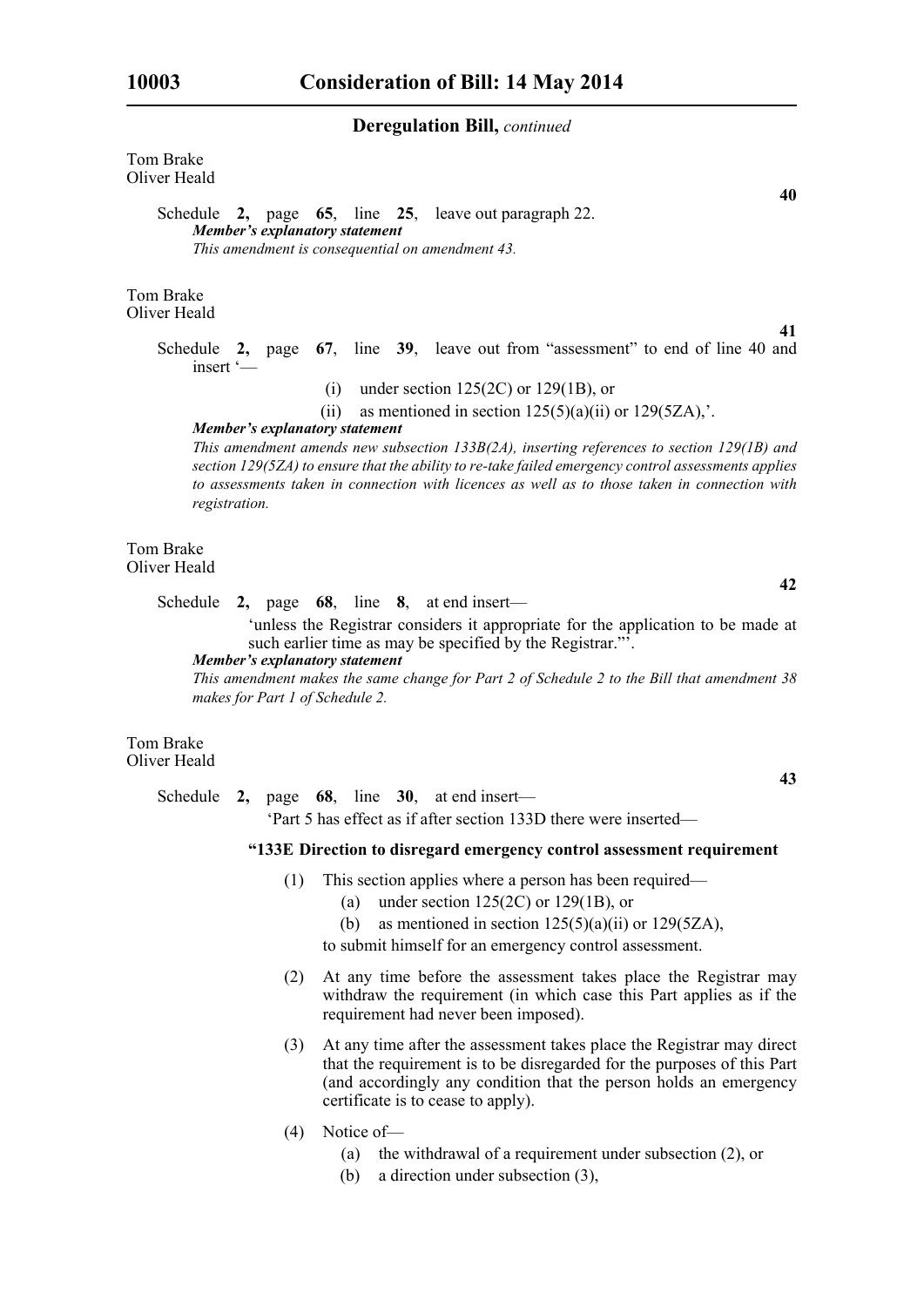must be given to the person on whom the requirement was imposed."'. *Member's explanatory statement* 

*This amendment extends what was new section 128ZZA so that the Registrar's powers under the section cover emergency control assessments in connection with licences. The new section is inserted after section 133D to reflect its revised content. The amendment which inserted new section 128ZZA is removed by amendment 40.*

Tom Brake Oliver Heald

> Schedule **2,** page **69**, line **14**, leave out 'In'. *Member's explanatory statement This amendment is consequential on amendment 47.*

Tom Brake Oliver Heald

> Schedule **2,** page **69**, line **16**, after '2006,' insert 'is amended as follows.  $(2)$   $\,$ . *Member's explanatory statement This amendment is consequential on amendment 47.*

Tom Brake Oliver Heald

- Schedule **2,** page **69**, line **18**, at end insert—
	- '( ) in the second column, for "for registration as disabled driving instructor" substitute "to be registered in respect of driving instruction":

### *Member's explanatory statement*

*Amendments 46, 47, 48 and 49 add further consequential amendments to Part 1 of Schedule 2 to the Road Traffic Offenders Act 1988, to reflect the amendments to the Road Traffic Act 1988 made by Schedule 2 to the Bill.*

Tom Brake Oliver Heald

Schedule **2,** page **69**, line **19**, at end insert—

- '(3) In the entry for section 133C(4) of the Road Traffic Act 1988, in the second column, omit "disabled".
- (4) In the entry for section 133D of the Road Traffic Act 1988, in the second column, for "disabled persons" substitute "persons required to hold an emergency control certificates".'.

*Member's explanatory statement See amendment 46.*

Tom Brake Oliver Heald

Schedule **2,** page **69**, line **25**, at end insert—

'(aa) in the second column, for "for registration as disabled driving instructor" substitute "to be registered in respect of driving instruction";'.

*Member's explanatory statement* 

**44**

**45**

**46**

**47**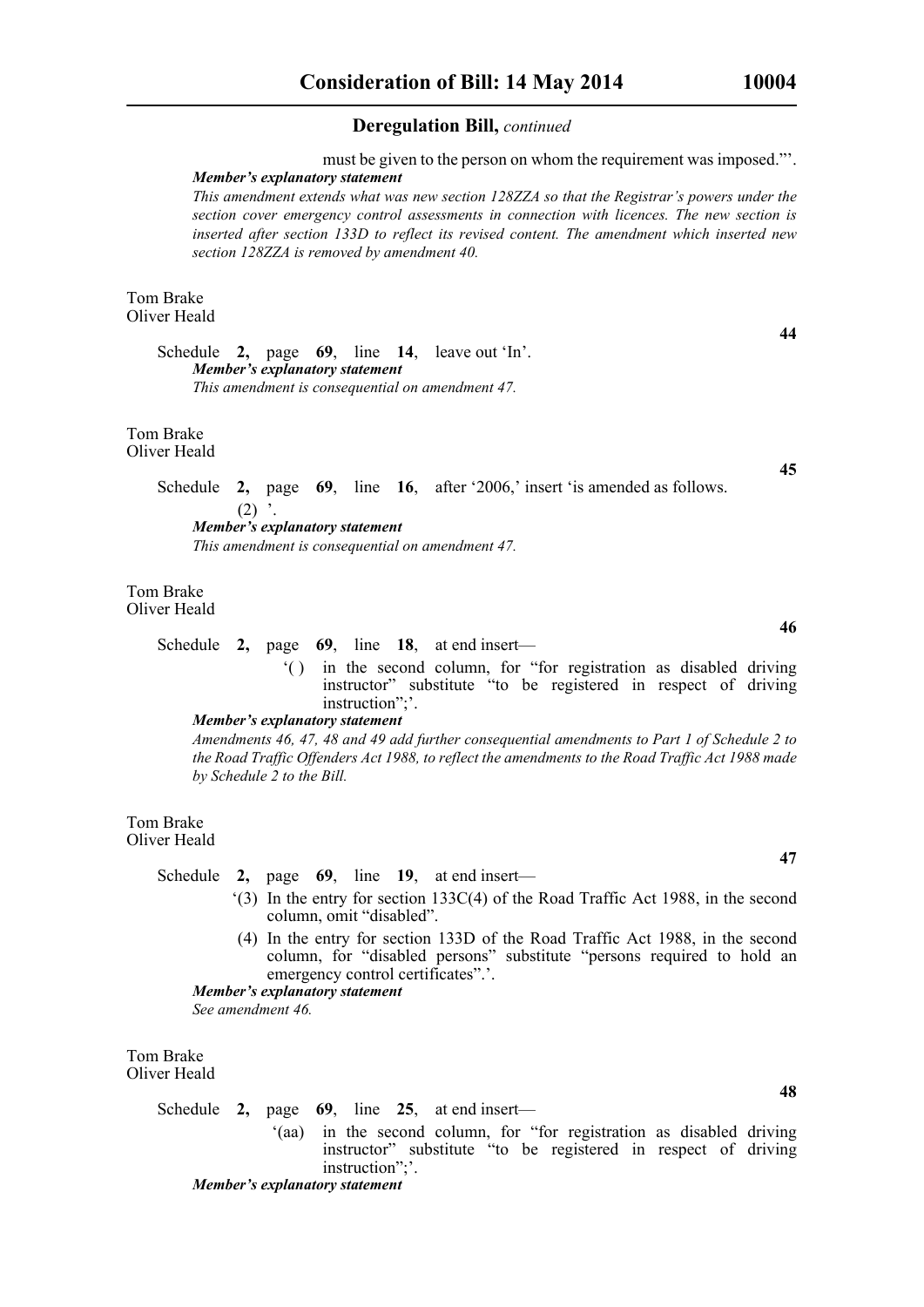*See amendment 46.*

Tom Brake Oliver Heald

Schedule **2,** page **69**, line **26**, at end insert—

- '(3) In the entry for section 133C(4) of the Road Traffic Act 1988, in the second column, omit "disabled".
- (4) In the entry for section 133D of the Road Traffic Act 1988, in the second column for "disabled persons" substitute "persons required to hold emergency control certificates".'.

*Member's explanatory statement See amendment 46.*

Tom Brake Oliver Heald

Schedule **9,** page **118**, line **26**, at end insert—

#### 'PART A1

#### DURATION OF DRIVING LICENCES TO BE GRANTED TO DRIVERS WITH RELEVANT OR PROSPECTIVE DISABILITIES

- A1 Part 3 of the Road Traffic Act 1988 (licensing of drivers of vehicles) is amended as follows.
- A2 In section 99 (duration of licences of drivers of motor vehicles of classes other than any prescribed class of goods vehicle or any prescribed class of passenger-carrying vehicle), in subsection (1)(b) (duration of licence to be granted to person suffering from relevant or prospective disability), for the words from "of not more than" to "may determine" substitute "as the Secretary of State may determine which shall be a period—
	- (i) of not more than ten years and not less than one year, ending on or before the seventieth anniversary of the applicant's date of birth, or
	- (ii) where, at the time the licence is granted, there are less than three years until that seventieth anniversary or where the licence is granted on or after that anniversary, of not more than three years and not less than one year".
- A3 In consequence of paragraph A2, in section 100(1)(b) (appeals relating to licences: determination under section 99(1)(b))—
	- (a) for "three" substitute "ten";
	- (b) after "or less" insert "or, where sub-paragraph (ii) of section 99(1)(b) applies, for three years or less".'.

#### *Member's explanatory statement*

*This amendment increases the period for which a driving licence for non-vocational drivers suffering from a relevant or prospective disability can be granted from a maximum of three years to a maximum of ten years, ending no later than the driver's 70th birthday. Once a driver is over*

**49**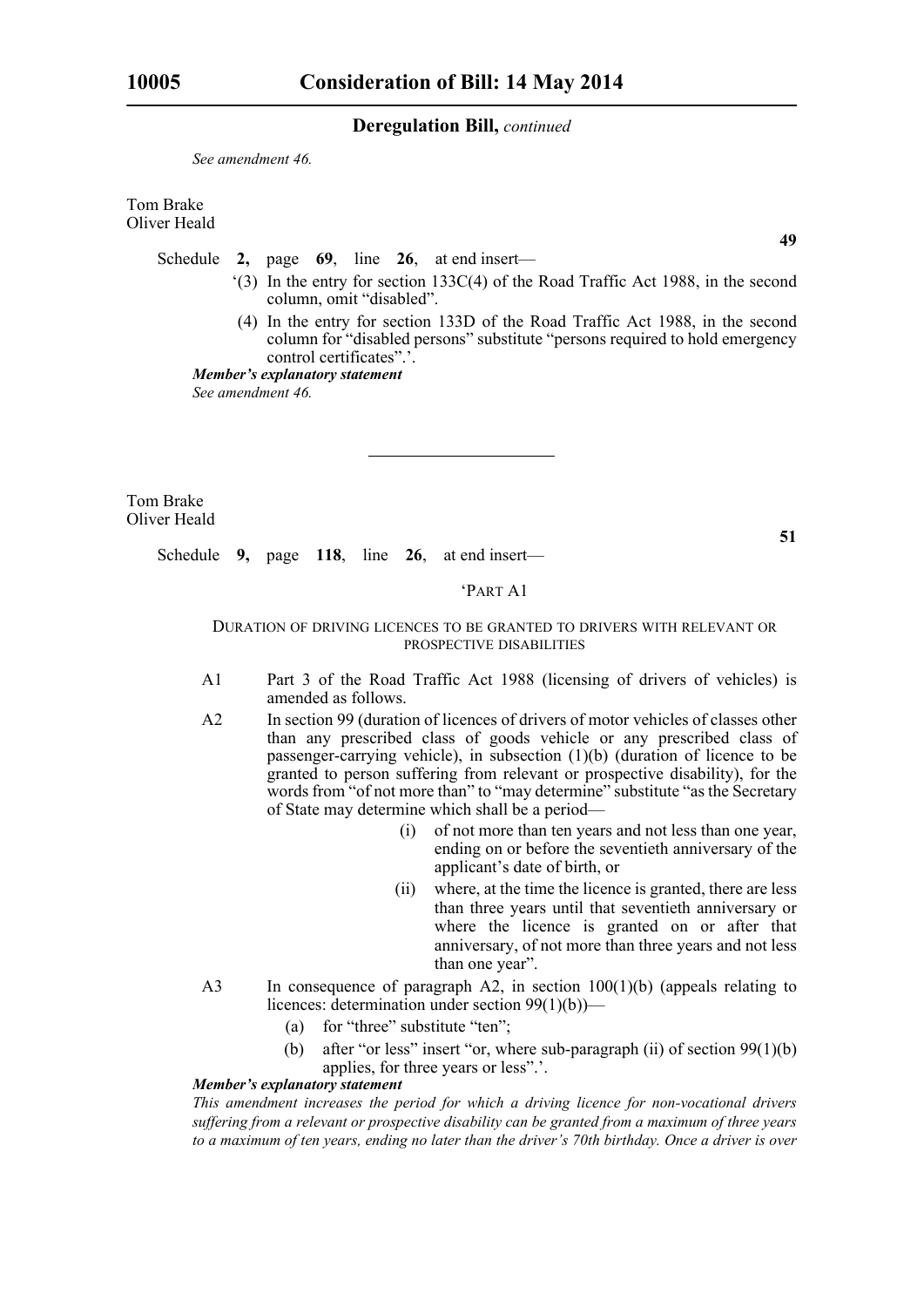*67, the maximum is three years.* 

## *NEW CLAUSES AND NEW SCHEDULES RELATING TO TV LICENSING AND AMENDMENTS TO CLAUSES 51 AND 52*

Chi Onwurah Helen Goodman

Clause **51,** page **37**, line **2**, at end insert—

'(3) The Secretary of State must lay the terms of reference of a review under subsection (1) before each House of Parliament.'.

Tom Brake Oliver Heald

> Clause **52,** page **37**, line **13**, after 'be' insert '—  $(a)$ *Member's explanatory statement*

*This amendment is a drafting amendment related to amendment 15.*

Tom Brake Oliver Heald

> Clause **52,** page **37**, line **14**, at end insert ', or (b) such amount, not exceeding a maximum amount specified in the regulations, as may be determined by a body so specified.'.

*Member's explanatory statement* 

*In the event of the Secretary of State deciding to make regulations replacing the TV licensing offences with a civil penalty regime, this amendment would allow the regulations to provide for the amount of the penalty to be determined by a body specified in the regulations, subject to a maximum amount specified in the regulations.*

## Chi Onwurah Helen Goodman

Clause **52,** page **38**, line **16**, at end insert—

'(14) The power conferred by subsection (1) may not be exercised until after the BBC's Royal Charter has next been reviewed.'.

*REMAINING NEW CLAUSES; REMAINING NEW SCHEDULES; REMAINING PROCEEDINGS* 

**14**

**62**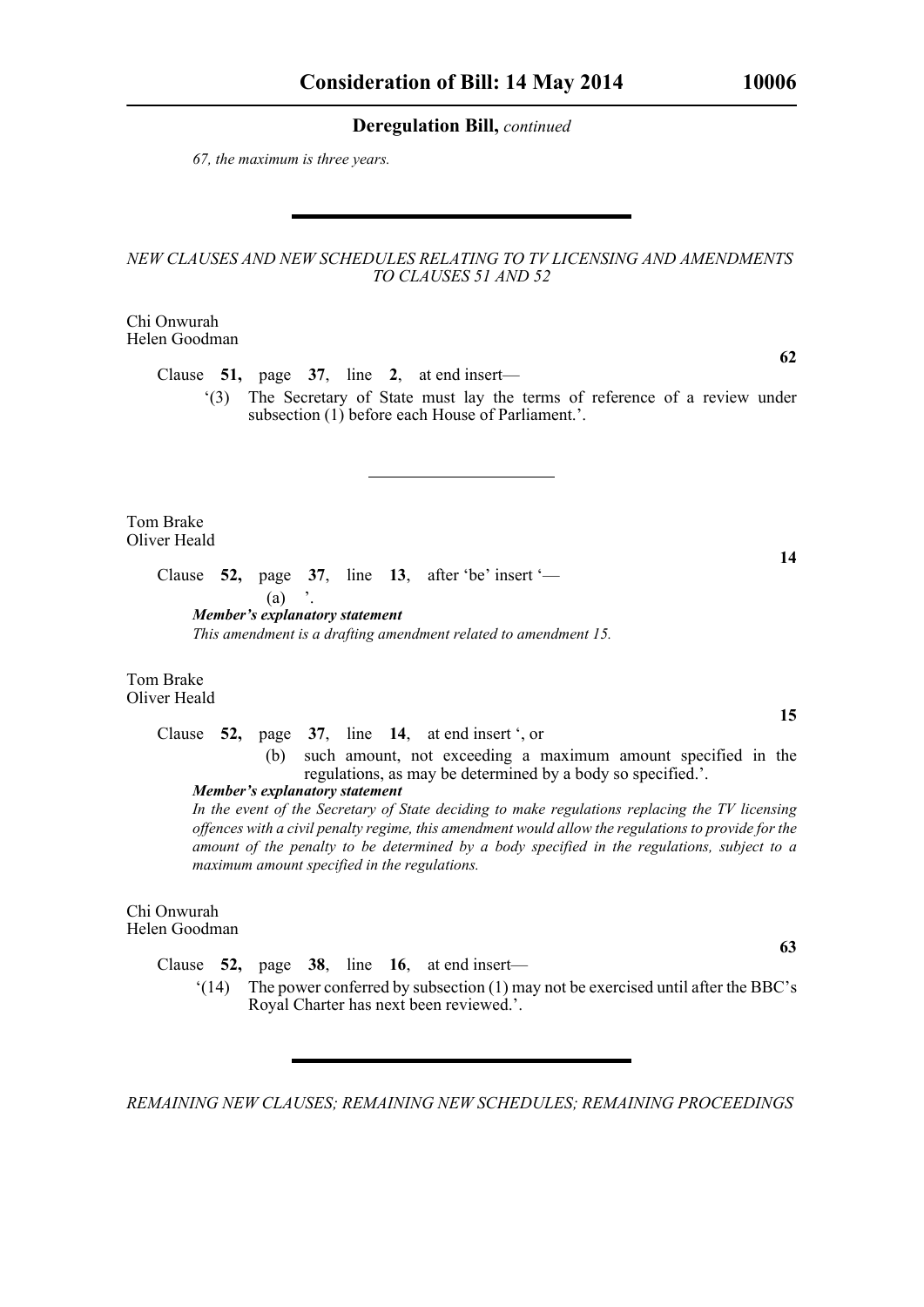#### *ON CONSIDERATION*

*Limit on indemnity required under Outer Space Act 1986*

## Tom Brake Oliver Heald

To move the following Clause:—

- '(1) The Outer Space Act 1986 is amended as follows.
- (2) In section 3 (prohibition of unlicensed activities), after subsection (3) insert—
	- " $(3A)$  An order under subsection  $(3)$  may—
		- (a) provide that section  $10(1)$  does not apply to a person to the extent that the person is carrying on activities that do not require a licence by virtue of the order;
		- (b) specify the maximum amount of a person's liability under section 10(1) so far as the liability relates to the carrying on of activities that do not require a licence by virtue of the order."
- (3) In section 5 (terms of licence), after subsection (2) insert—
	- "(3) A licence must specify the maximum amount of the licensee's liability to indemnify Her Majesty's government in the United Kingdom under section 10 in respect of activities authorised by the licence."
- (4) In section 10 (obligation to indemnify government against claims), after subsection (1) insert—
	- " $(1A)$  Subsection  $(1)$  is subject to-
		- (a) any limit on the amount of a person's liability that is specified in a licence, and
		- (b) any order made under section 3(3)."
- (5) The Secretary of State may vary any licence under section 4 of the 1986 Act that is held at the time when this section comes into force so as to specify the maximum amount of the licencee's liability under section 10 of that Act.
- (6) A variation under subsection (5) is to be made by giving notice in writing to the licensee.
- (7) The power under section 15(6) of the 1986 Act may be exercised so as to extend to any of the Channel Islands, the Isle of Man or any British overseas territory any provision made by this section (subject to any specified exceptions or modifications).'.

## *Member's explanatory statement*

*Section 10 of the Outer Space Act 1986 requires people carrying out certain space activities to indemnify the UK government against claims arising out of the activities. The new clause makes provision for limiting the amount of the liability under the indemnity.*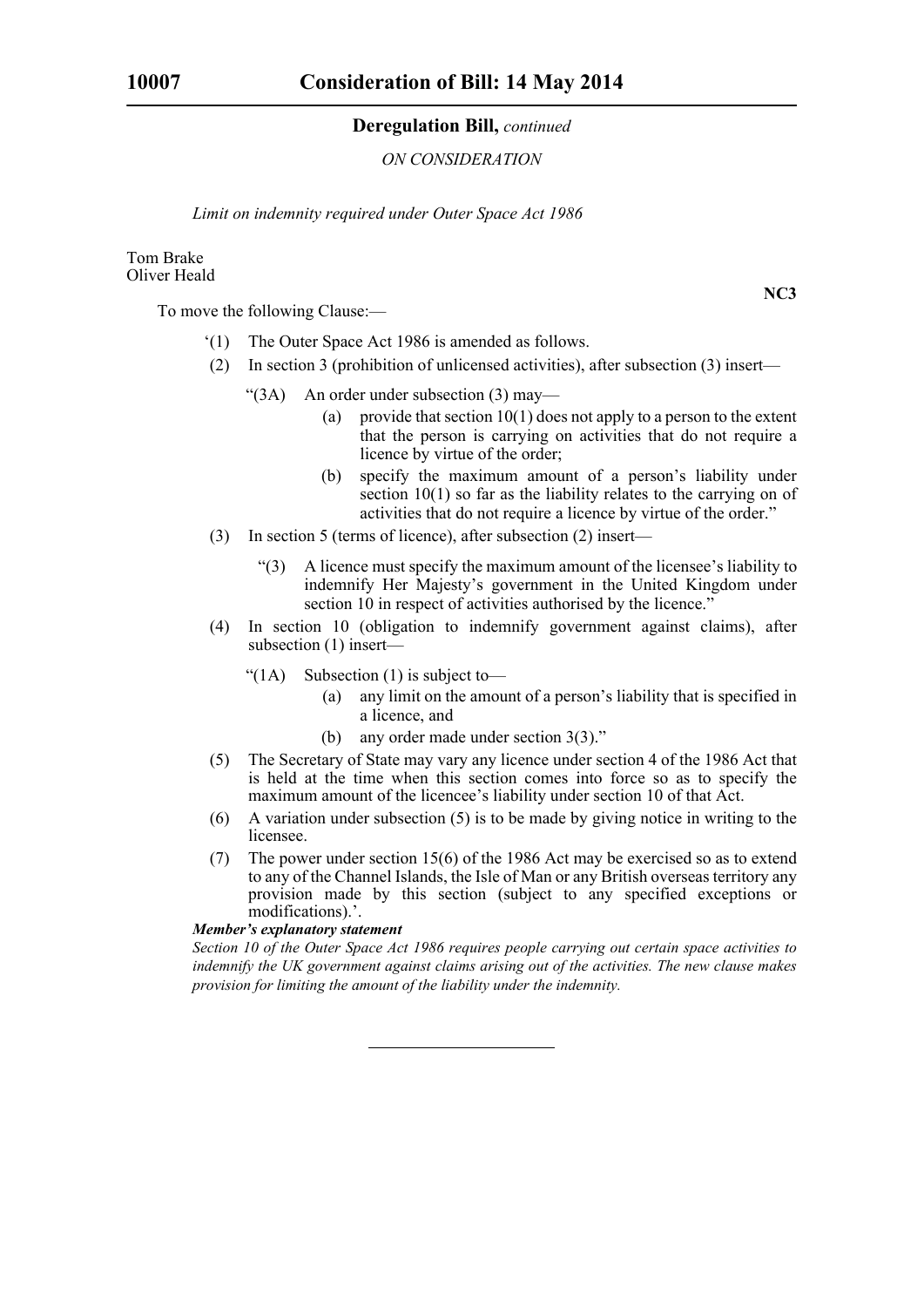*Power of HMRC to disclose information for purposes of certain litigation*

## Tom Brake Oliver Heald

To move the following Clause:—

- '(1) The Commissioners for Her Majesty's Revenue and Customs may disclose information held by them—
	- (a) to a person who is entitled to bring proceedings under the fatal accidents legislation or for whose benefit such proceedings may be brought, for use in connection with the proceedings or in reaching a settlement without the need to bring proceedings;
	- (b) to a person who is entitled to bring proceedings for damages for personal injury for the benefit of the estate of a deceased person, for use in connection with the proceedings or in reaching a settlement without the need to bring proceedings;
	- (c) to a person who has made or who wishes to make an application for a payment under the Diffuse Mesothelioma Payment Scheme on the basis that he or she is eligible for such a payment under section 3 of the Mesothelioma Act  $2\overline{0}14$  (eligibility of dependants for payments under the Scheme), for use in connection with the application.
- (2) "The fatal accidents legislation" means—
	- (a) the Fatal Accidents Act 1976;
	- (b) the Fatal Accidents (Northern Ireland) Order 1977 (S.I. 1977/1251 (N.I. 18));
	- (c) section 4 of the Damages (Scotland) Act 2011.'.
- *Member's explanatory statement*

*This amendment allows Revenue and Customs officials to disclose information HMRC holds to persons entitled to make claims under fatal accidents legislation, to persons entitled to bring proceedings for personal injury for the benefit of a deceased person's estate or to persons claiming to be eligible under section 3 of the Mesothelioma Act 2014 for a payment under the Diffuse Mesothelioma Payment Scheme.*

*Combining different forms of subordinate legislation*

Tom Brake Oliver Heald

To move the following Clause:—

- '(1) Any provision that may be made by order, regulations or rules made by statutory instrument may be made by any other of those forms of legislation made by statutory instrument.
- (2) Subsection (1) does not affect the procedure for making the instrument.
- (3) A reference in any enactment or other instrument to an order, regulations or rules under an enactment (however expressed) includes a reference to provision made under it because of subsection (1).
- (4) Subsection (1) does not apply in relation to any power of the Welsh Ministers to make provision by statutory instrument.'

**NC7**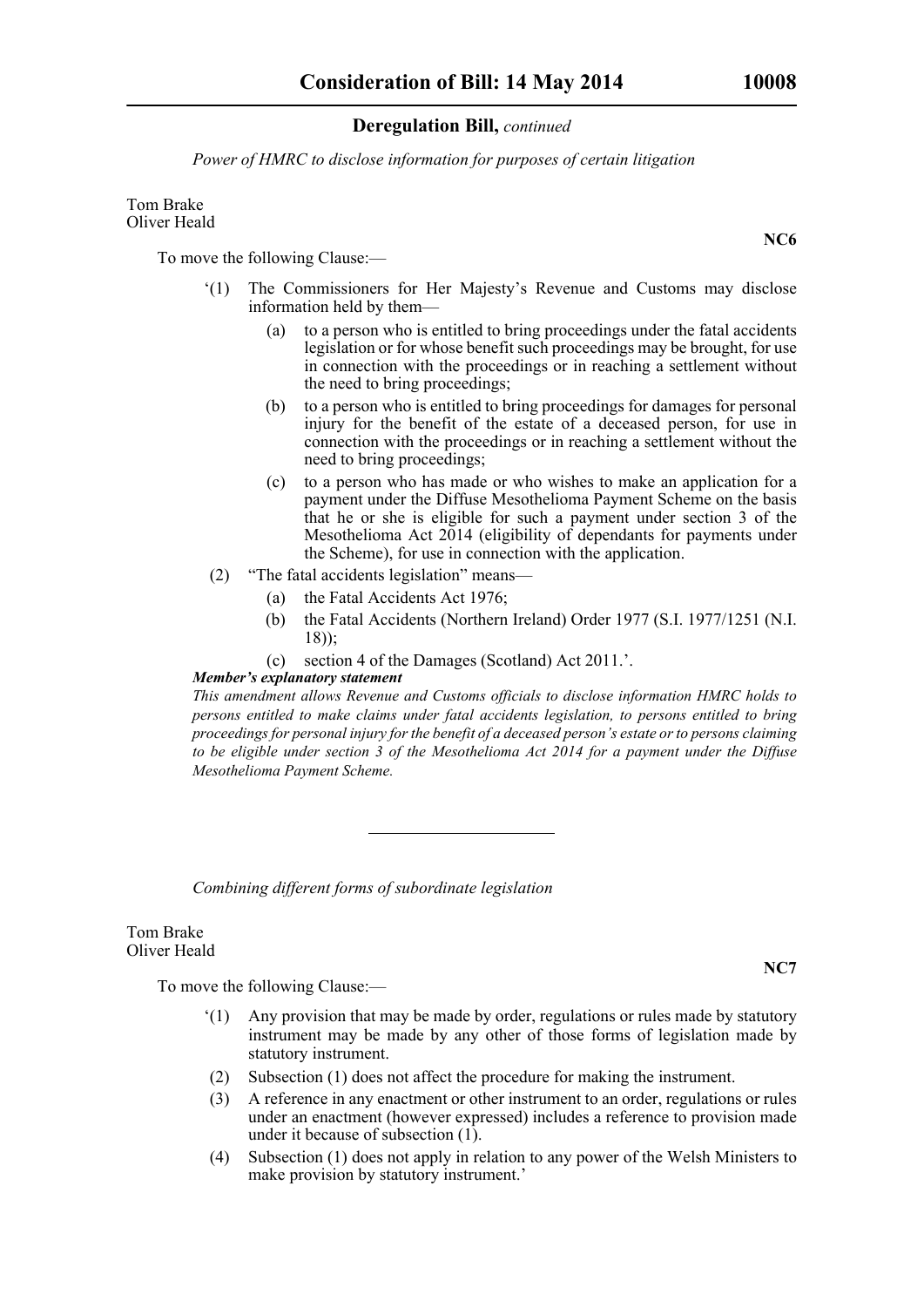#### *Member's explanatory statement*

*This clause allows powers to make an order, regulations or rules to be used to make a combined instrument. At the moment it is sometimes necessary to make several instruments on a single topic because the enabling powers are expressed differently. In appropriate cases, using a single instrument would allow the legislation to be set out in a more coherent way and in one place.*

*Replacing homes lost through the Preserved Right to Buy*

#### Caroline Lucas

To move the following Clause:—

- '(1) Within one year of this Act receiving Royal Assent, the Secretary of State shall lay before each House of Parliament a plan to—
	- (a) replace the homes lost through the Preserved Right to Buy;
	- (b) review the effectiveness of the current Right to Buy policy.
- (2) Before making any further changes to Right to Buy, the Secretary of State must carry out and publish an assessment of the impact of Right to Buy policy on affordable housing supply since 2012.'.

## *Member's explanatory statement*

*This new clause would require the Minister to produce a plan to replace affordable homes lost in England as a result of Right to Buy, review the effectiveness of current policy and carry out an assessment of changes since 2012 before making further policy changes.*

*Licensing: review of legislation*

#### Chris Williamson

To move the following Clause:—

- '(1) No later than the end of the period of six months beginning with the day on which this Act is passed, the Secretary of State must commence a cross-government review of all legislation relating to local authority licensing, consents, permits and registrations.
- (2) The review must include a review of whether and if so how the legislation can be simplified and consolidated.
- (3) A report on the review must be presented to Parliament by the Secretary of State no later than the end of the period of 24 months beginning with the day on which the review is commissioned.'.

**NC8**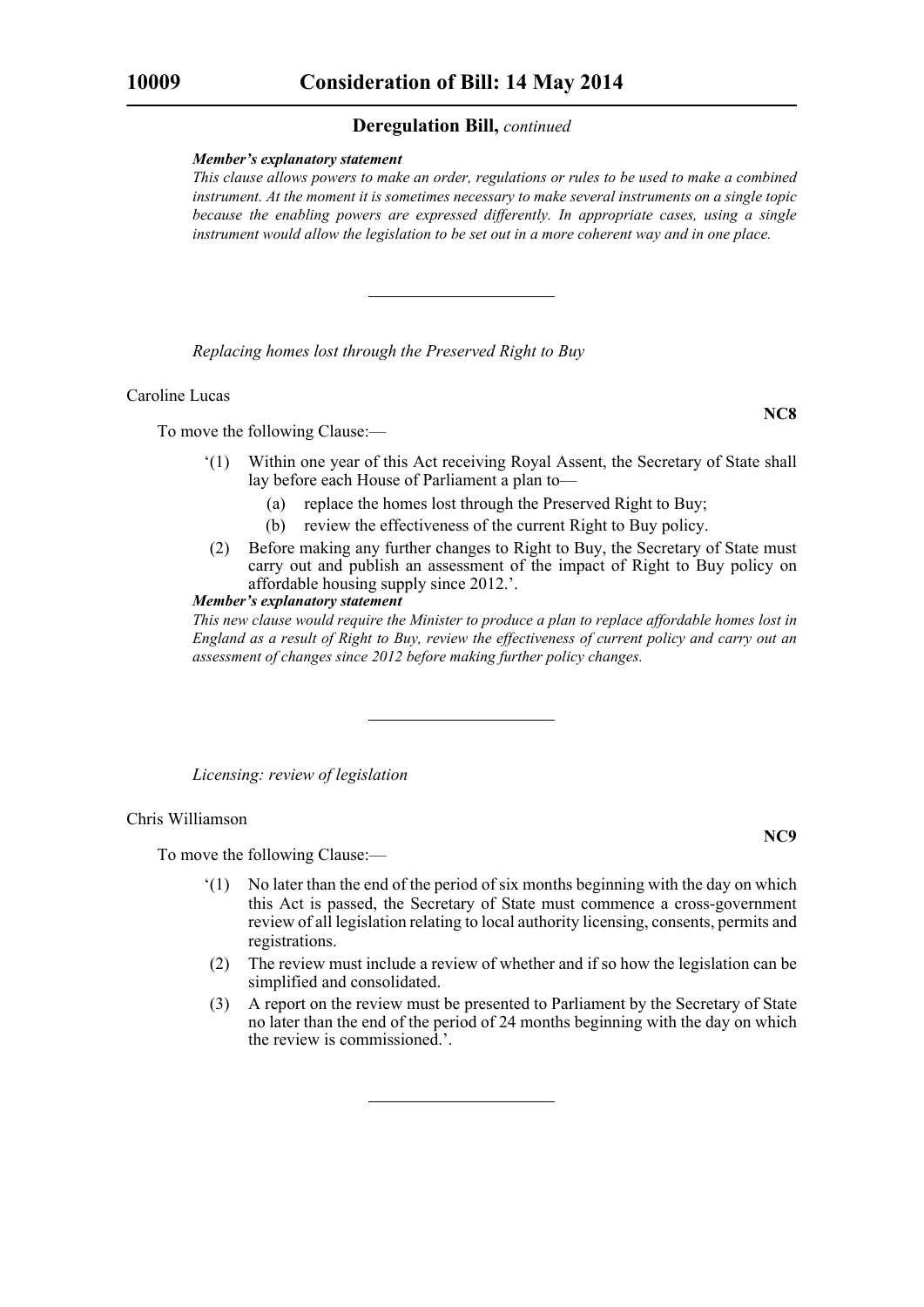*Repeal of the Sunday Trading Act 1994*

Philip Davies

To move the following Clause:—

- '(1) The Sunday Trading Act 1994 is amended as follows.
- (2) Paragraph 2(1) of Schedule 1 to the Sunday Trading Act 1994 (which restricts Sunday trading at large shops) is repealed.
- (3) Section 2, subsection (5) of that Act and Schedule 3 to the Act (which restricts loading and unloading at large shops on Sunday mornings) are repealed.'.

*Extending of Sunday trading hours*

Philip Davies

To move the following Clause:—

- '(1) The Sunday Trading Act 1994 is amended as follows.
- (2) In Schedule 1, paragraph 2(3), leave out "six" and insert "eight".
- (3) In Schedule 1, paragraph 2(3), leave out "6 p.m." and insert "8 p.m.".'.

*Suspension of restriction of Sunday trading hours*

## Philip Davies

To move the following Clause:—

- '(1) Paragraph 2(1) of Schedule 1 to the Sunday Trading Act 1994 (which restricts Sunday opening at large shops) does not apply during the suspension period.
- (2) But Schedule 3 to that Act (which restricts loading and unloading at large shops on Sunday mornings) is to apply during the suspension period to any shop to which it would apply during that period were it not for the disapplication made by subsection (1).
- (3) "The suspension period" means the part of the Glasgow 2014 Commonwealth Games period which—
	- (a) begins with Sunday 27 July 2014, and
	- (b) ends with Sunday 3 August 2014.
- (4) Where a shop worker gives an opting-out notice in the pre-Games period that relates to work at an exempted large shop, section 41(3), of the Employment Rights Act 1996 has effect as if the notice period in relation to the shop worker were the period which—
	- (a) begins with the day on which the notice is given, and
	- (b) ends two months after that day, or with Sunday 3 August 2014 (if that is later).

**NC11**

## **NC12**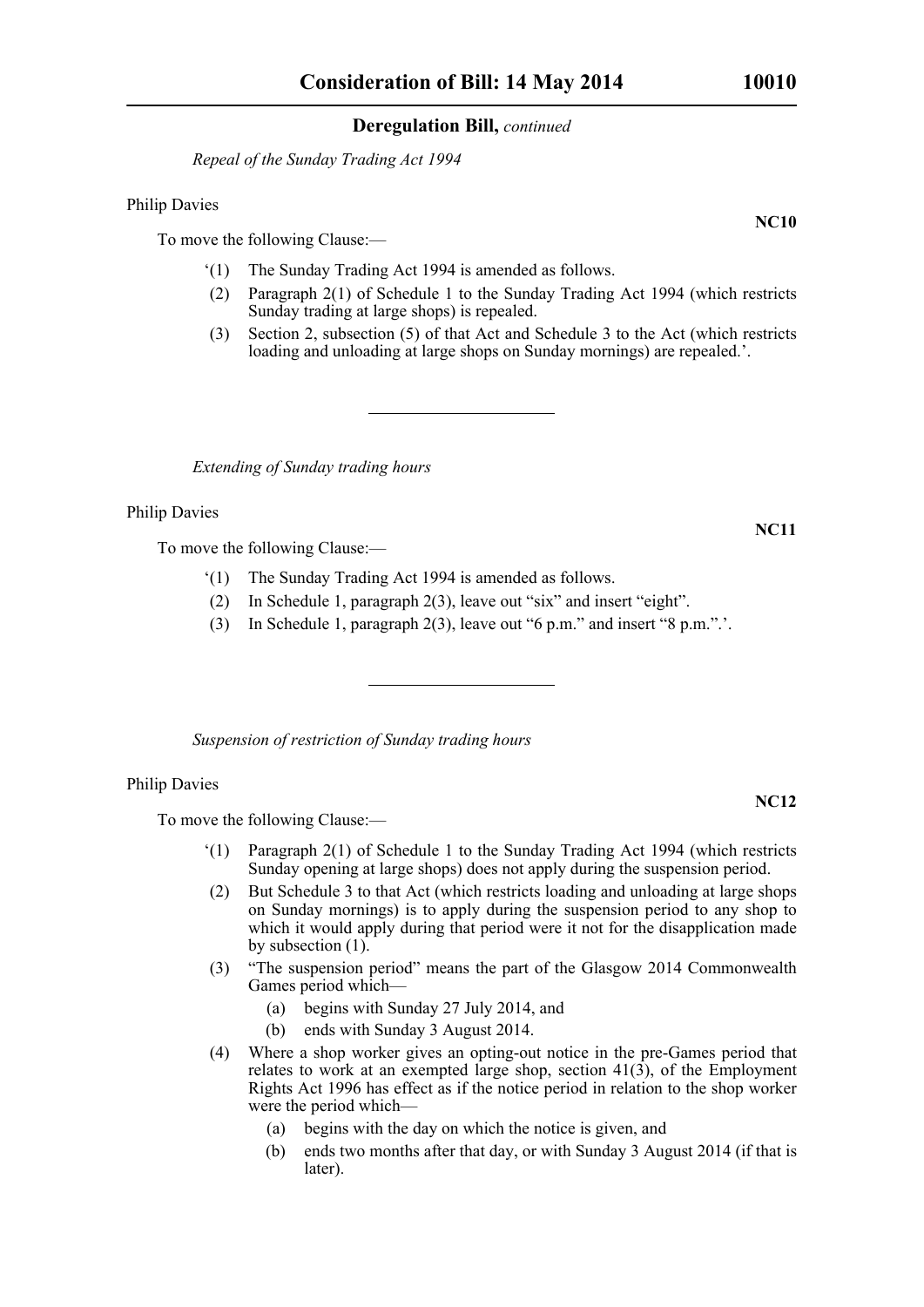- (5) Section 42(2) of that Act accordingly has effect in relation to the shop worker as if the reference to three months were a reference to the notice period as it is modified by subsection (1).
- (6) Where the opting-out notice includes an express statement to the effect that the shop worker objects to Sunday working only during the suspension period, the shop worker is to be treated for the purposes of that Act as having given an optingin notice at the end of that period.
- (7) The "pre-Games period" is the period which—
	- (a) begins with the day on which this Act is passed, and
	- (b) ends with Sunday 3 August 2014.
- (8) An "exempted large shop" is a shop to which paragraph 2(1) of Schedule 1 to the Sunday Trading Act 1994 would apply during the suspension period were it not for the disapplication made by section 1(1).
- (9) In this section—
	- (a) "opting-in notice", "opting-out notice" and "shop worker" each have the same meaning as in the Employment Rights Act 1996, and
	- (b) "suspension period" has the meaning given in section 1(3).'.

*Suspension of restriction on Sunday trading hours*

#### Philip Davies

To move the following Clause:—

- $'(1)$  Paragraph 2(1) of Schedule 1 to the Sunday Trading Act 1994 (which restricts Sunday opening at large shops) does not apply during the suspension period.
- (2) But Schedule 3 to that Act (which restricts loading and unloading at large shops on Sunday mornings) is to apply during the suspension period to any shop to which it would apply during that period were it not for the disapplication made by subsection (1).
- (3) "The suspension period" means the part of the Rugby World Cup 2015 period, which—
	- (a) begins with Sunday 20 September 2015, and
	- (b) ends with Sunday 25 October 2015.
- (4) Where a shop worker gives an opting-out notice in the pre-Rugby Cup period that relates to work at an exempted large shop, section  $41(3)$  of the Employment Rights Act 1996 has effect as if the notice period in relation to the shop worker were the period which—
	- (a) begins with the day on which the notice is given, and
	- (b) ends with Saturday 31 October 2015.
- (5) Section 42(2) of that Act accordingly has effect in relation to the shop worker as if the reference to three months were a reference to the notice period as it is modified by subsection (1).
- (6) Where the opting-out notice includes an express statement to the effect that the shop worker objects to Sunday working only during the suspension period, the shop worker is to be treated for the purposes of that Act as having given an optingin notice at the end of that period.
- (7) The "pre-Rugby Cup period" is the period which—
	- (a) begins on Friday 17 July 2015, and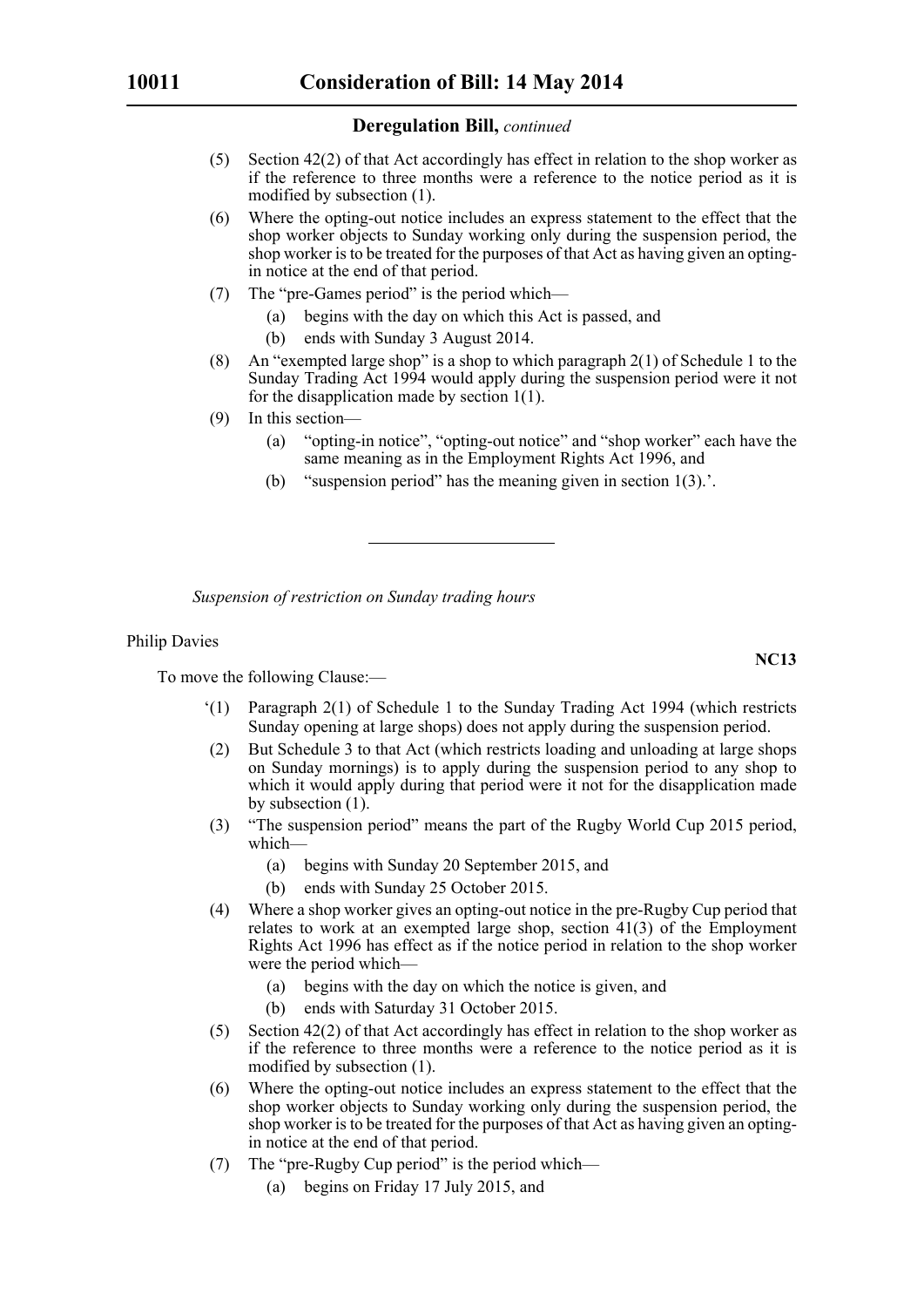(b) ends with Friday 11 September 2015.

- (8) An "exempted large shop" is a shop to which paragraph 2(1) of Schedule 1 to the Sunday Trading Act 1994 would apply during the suspension period were it not for the disapplication made by section 1(1).
- (9) In this section—
	- (a) "opting-in notice", "opting-out notice" and "shop worker" each have the same meaning as in the Employment Rights Act 1996, and
	- (b) "suspension period" has the meaning given in section 1(3).'.

*Further exemption to Sunday trading hours: garden centres*

Philip Davies

To move the following Clause:—

- '(1) The Sunday Trading Act 1994 is amended as follows.
- (2) In Schedule 1, paragraph 3(1), after paragraph (k) at end insert— "(l) any garden centres.'.

*Statutory periodic tenancy: payment of deposit*

Philip Davies [R]

To move the following Clause:—

- '(1) The Housing Act 2004 is amended as follows.
- (2) In section 215, paragraph (5), at end insert—

*"Shorthold tenancy deposit: further requirements*

- 215A(1) A tenancy deposit shall not be treated as being paid or received in connection with a shorthold tenancy by reason only of the deemed grant of a statutory periodic tenancy pursuant to the provisions of section 5(1) of the Housing Act 1988 ("the 1988 Act").
	- (2) Subsection (1) shall apply (and shall always be deemed to apply) in respect of any tenancy deposit whenever it was paid or received whether before or after the coming into force of sections 212 to 215 of the Housing Act 2004 ("the 2004 Act").
	- (3) Where—
		- (a) a tenancy deposit has been received in relation to a shorthold tenancy under a tenancy ("the original tenancy");
		- (b) the original tenancy was granted as a fixed term tenancy;

**NC16**

<sup>[</sup>R] Relevant registered interest declared.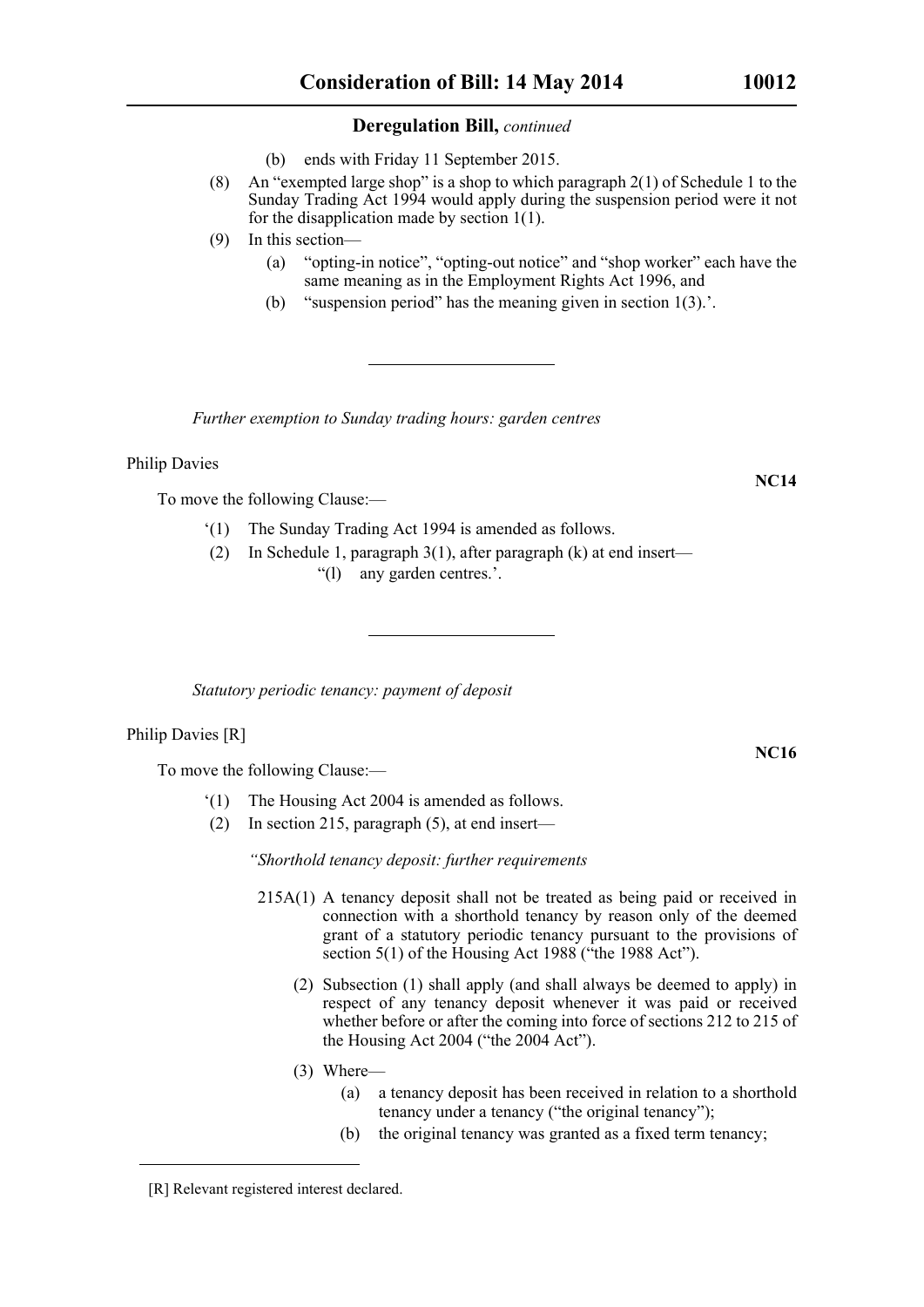- (c) the original tenancy commenced before 6 April 2007;
- (d) immediately upon the expiry of the fixed term of the original tenancy a statutory periodic tenancy was deemed to be granted pursuant to section 5(1) of the 1988 Act;
- (e) the initial requirements (as defined by section 213(4) of the 2004 Act) have not been complied with in respect of that tenancy deposit; and
- (f) no event has occurred on or after 6 April 2007 which would otherwise require that tenancy deposit is to be protected in accordance with an authorised scheme under section 213 of the 2004 Act the provisions of subsection (4) shall apply to that tenancy deposit.
- (4) The initial requirements under section 213(4) of the 2004 Act and the requirements of section 213(6) of that Act (relating to prescribed information) must be complied with in respect of any tenancy deposit referred to in subsection (3) within 3 months of the date when the provisions of this Act come into force.
- (5) The expressions "tenancy deposit" and "shorthold tenancy" in this section shall have the same meanings as for the purposes of sections 212 to 215 of the 2004 Act.".'.

Tom Brake Oliver Heald

#### Clause **15,** page **12**, line **42**, after '(general))' insert '—

( ) in subsection (1) (fees for grant or maintenance of recognition of professional body), in paragraph (b) (power to refuse recognition, or revoke order of recognition, where fee not paid), after "391(1)" insert "or  $(2)$ ";'.

#### *Member's explanatory statement*

*This amendment allows the Secretary of State to revoke or refuse recognition of a professional body recognised for the purpose of authorising partially authorised insolvency practitioners, where the body has not paid a fee in connection with the grant or maintenance of its recognition.*

Jonathan Reynolds Tom Greatrex Graham Stringer Joan Walley

Clause **28,** page **23**, line **13**, at end insert—

**2**

'(2) This section and section 29 shall not come into force until the Secretary of State has laid a Zero-Carbon Housing Strategy before both Houses of Parliament.'.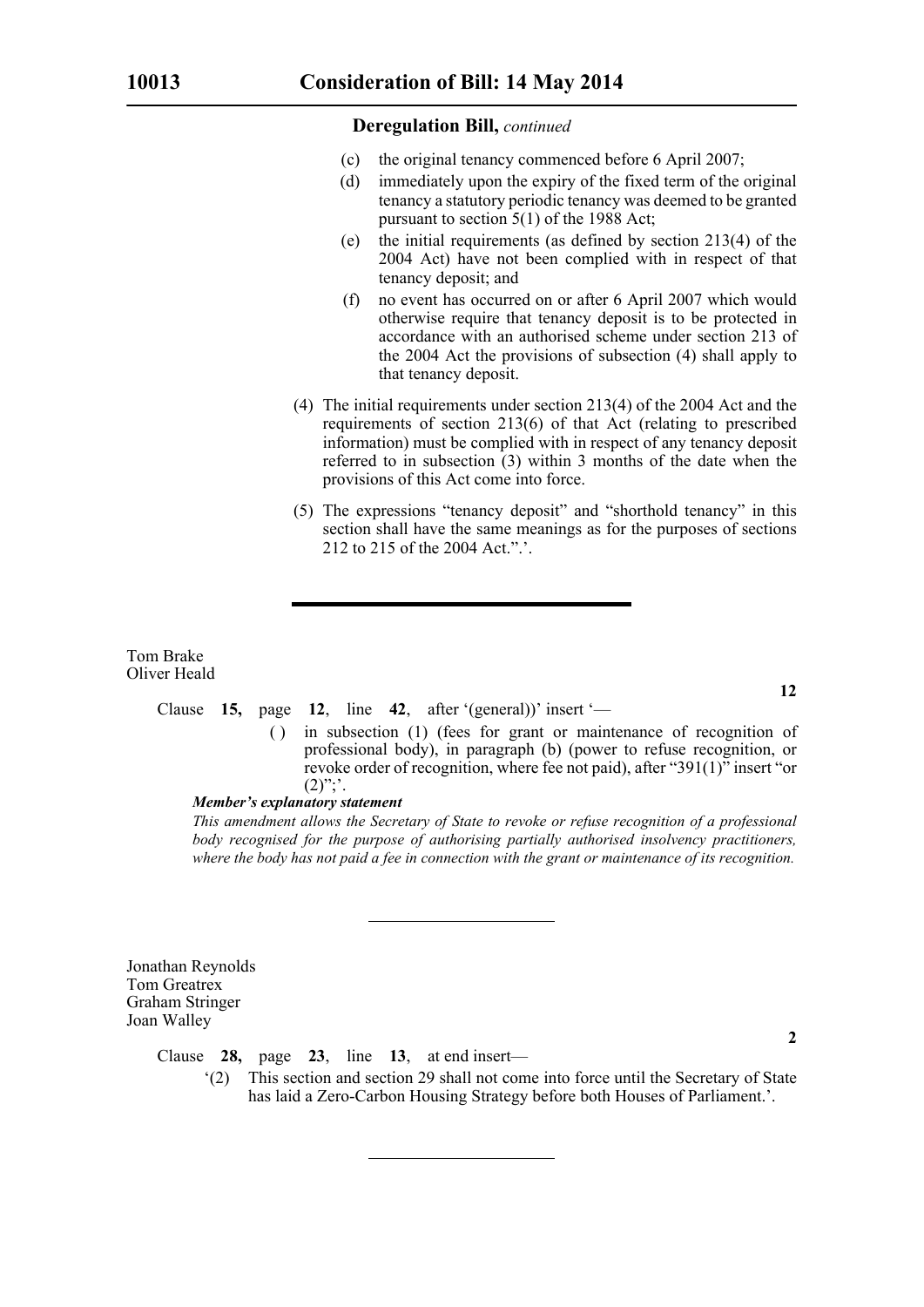Tom Brake Oliver Heald

Clause **56,** page **40**, line **16**, leave out paragraph (a) and insert—

- '( ) in paragraph 7, after "paragraph 4 above" insert "that relates to material that consists of or includes journalistic material";
- ( ) in paragraph 8, for "such an order" substitute "an order under paragraph 4 above that relates to material that consists of or includes journalistic material";
- ( ) in paragraph 9, for "Such a notice" substitute "Notice of an application for an order under paragraph 4 above that relates to material that consists of or includes journalistic material";
- ( ) in paragraph 10, for "this Schedule" (in each place where it occurs) substitute "paragraph 8".'.

#### *Member's explanatory statement*

*Clause 56(3) allows Criminal Procedure Rules to supply the procedure on an application for a production order under Schedule 1 to the Police and Criminal Evidence Act 1984. This amendment, with amendment 17, excepts any application which relates to material that consists of or includes journalistic material, as defined by section 13 of the 1984 Act, and ensures that the procedure for such applications continues to be dealt with in Schedule 1.*

Tom Brake Oliver Heald

> Clause **56,** page **40**, line **21**, at end insert ', other than proceedings for an order under paragraph 4 above that relates to material that consists of or includes journalistic material.'. *Member's explanatory statement See the explanatory statement for amendment 16.*

Tom Brake Oliver Heald

> Clause **67,** page **45**, line **40**, at end insert 'or by the National Assembly for Wales constituted by the Government of Wales Act 1998.' *Member's explanatory statement*

*This amendment ensures that the power to spell out dates described in legislation cannot be used to amend subordinate legislation made by the National Assembly for Wales.*

Caroline Lucas

Page **47**, line **15**, leave out Clauses 70 to 73. *Member's explanatory statement This amendment removes the requirement on persons exercising a regulatory function to have regard to the desirability of promoting economic growth.*

**64**

**18**

**16**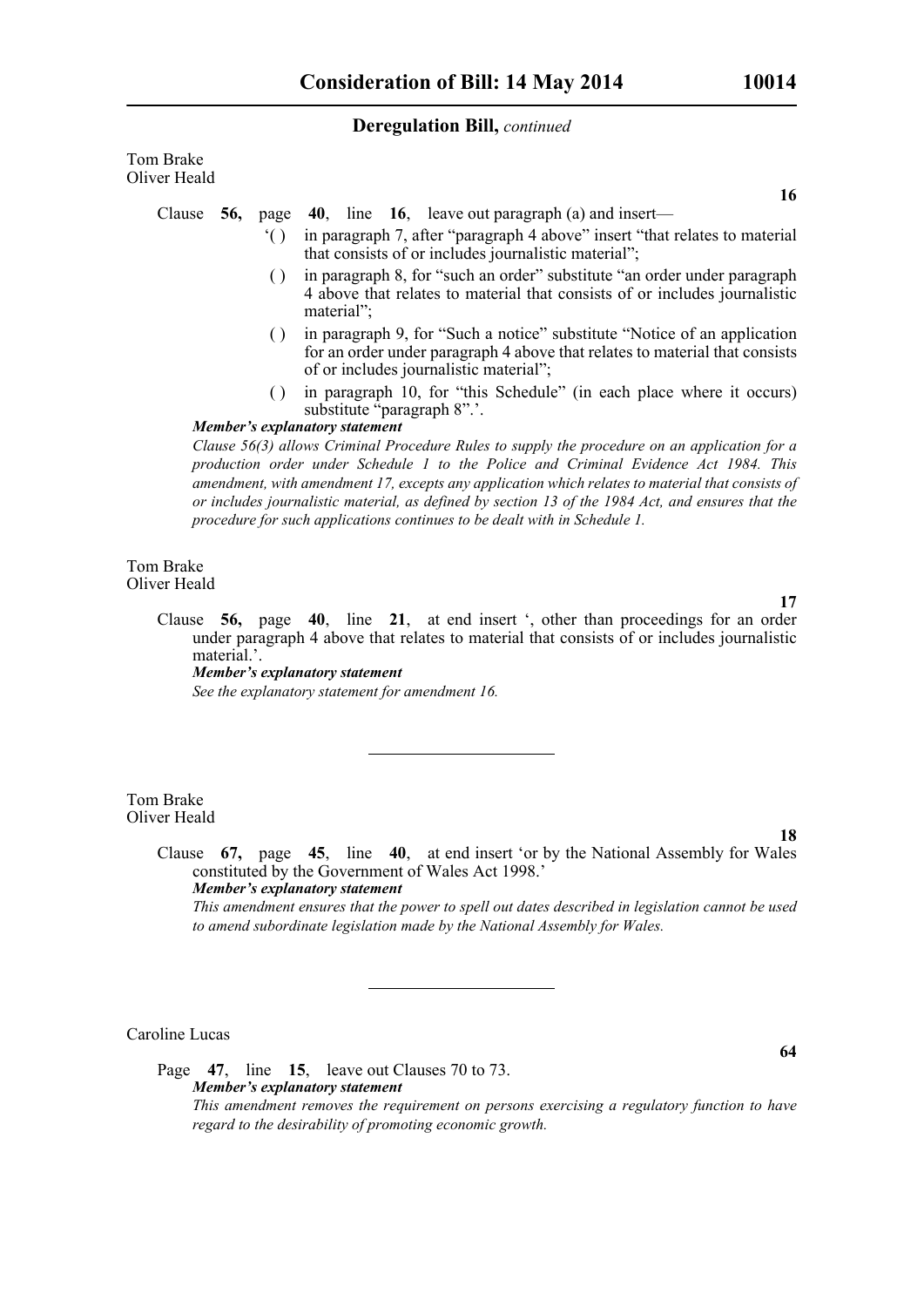#### Caroline Lucas

Clause **70,** page **47**, line **16**, leave out 'economic growth' and insert 'sustainable development'.

*Member's explanatory statement* 

*This amendment substitutes the requirement on persons exercising a regulatory function to have regard to the desirability of promoting economic growth with a requirement to have regard to the desirability of promoting sustainable development.*

## Caroline Lucas

Clause **70,** page **47**, line **19**, leave out 'economic growth' and insert 'sustainable development'.

#### Caroline Lucas

Clause **70,** page **47**, line **21**, leave out 'economic growth' and insert 'sustainable development'.

## Caroline Lucas

Clause **70,** page **47**, line **23**, leave out 'only'. *Member's explanatory statement This amendment makes it clear that a person exercising a regulatory function under this section must take regulatory action when needed.*

#### Caroline Lucas

Clause **72,** page **48**, line **17**, leave out 'economic growth' and insert 'sustainable development'.

#### Caroline Lucas

**70**

**68**

**65**

**66**

**67**

**69**

Clause **73,** page **48**, line **36**, after '72', insert '"sustainable development" means development that meets the needs of the present without compromising the ability of existing communities and future generations to meet their own needs; and that contributes to the principles that the nation and areas within it should live within their environmental limits, should achieve a sustainable economy and should seek to ensure a strong, healthy and just society.'.

## *Member's explanatory statement*

*This defines sustainable development in terms recommended by the Communities and Local Government Select Committee 2011 inquiry into the National Planning Policy Framework, which drew on the 2005 UK Sustainable Development Strategy.*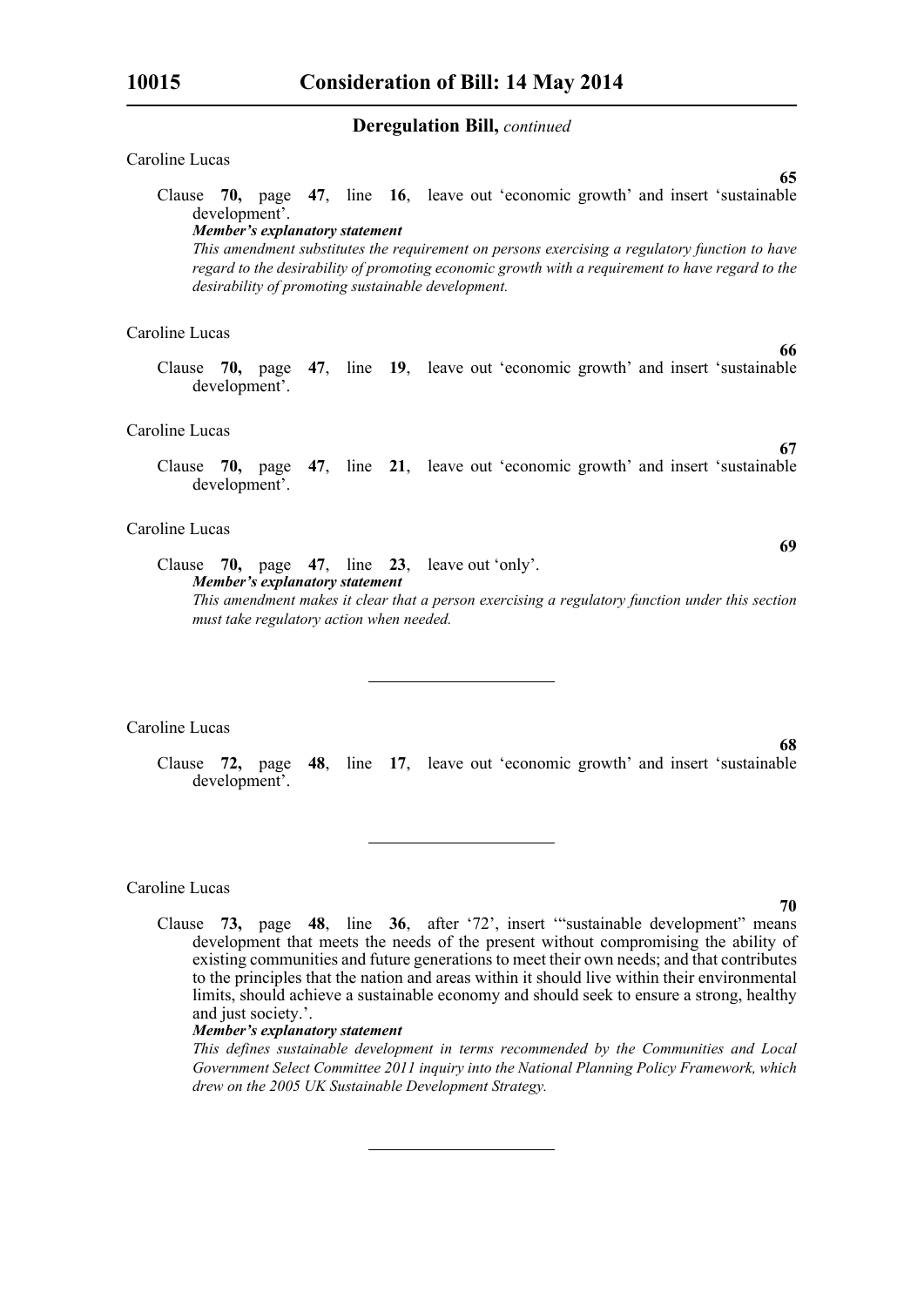Tom Brake Oliver Heald

> Clause **76,** page **50**, line **14**, after 'Sections' insert '*(Power of HMRC to disclose information for purposes of certain litigation)*'. *Member's explanatory statement This amendment provides for the new clause inserted by amendment NC6 to extend to England and Wales, Scotland and Northern Ireland.*

Tom Brake Oliver Heald

> Clause **76,** page **50**, line **14**, after 'Sections' insert '51, 52,'. *Member's explanatory statement This amendment extends clauses 51 and 52 (TV licensing) to the whole of the United Kingdom.*

Tom Brake Oliver Heald

> Clause **76,** page **50**, line **14**, after '67' insert ', (*Combining different forms of subordinate legislation*)'

*Member's explanatory statement* 

*This amendment ensures that the new clause mentioned in it extends to England and Wales, Scotland and Northern Ireland.*

#### Tom Brake Oliver Heald

Clause **76,** page **50**, line **15**, at end insert—

'( ) Her Majesty may by Order in Council provide for any of the provisions of section 52 to extend, with or without modifications, to any of the Channel Islands or the Isle of Man.'.

#### *Member's explanatory statement*

*This amendment allows the provisions of clause 52 to be extended to the Channel Islands or Isle of Man.*

Jonathan Reynolds Tom Greatrex Graham Stringer Joan Walley

> Clause **77,** page **50**, line **25**, at end insert ', subject to the condition in subsection (2) of that section;'. *Member's explanatory statement This amendment is consequential on amendment 2.*

Tom Brake Oliver Heald **20**

**21**

**19**

**22**

**3**

Clause **77,** page **50**, line **26**, after '33' insert 'and (*Removal of restriction on investigation of tramway accidents in Scotland by RAIB*)'.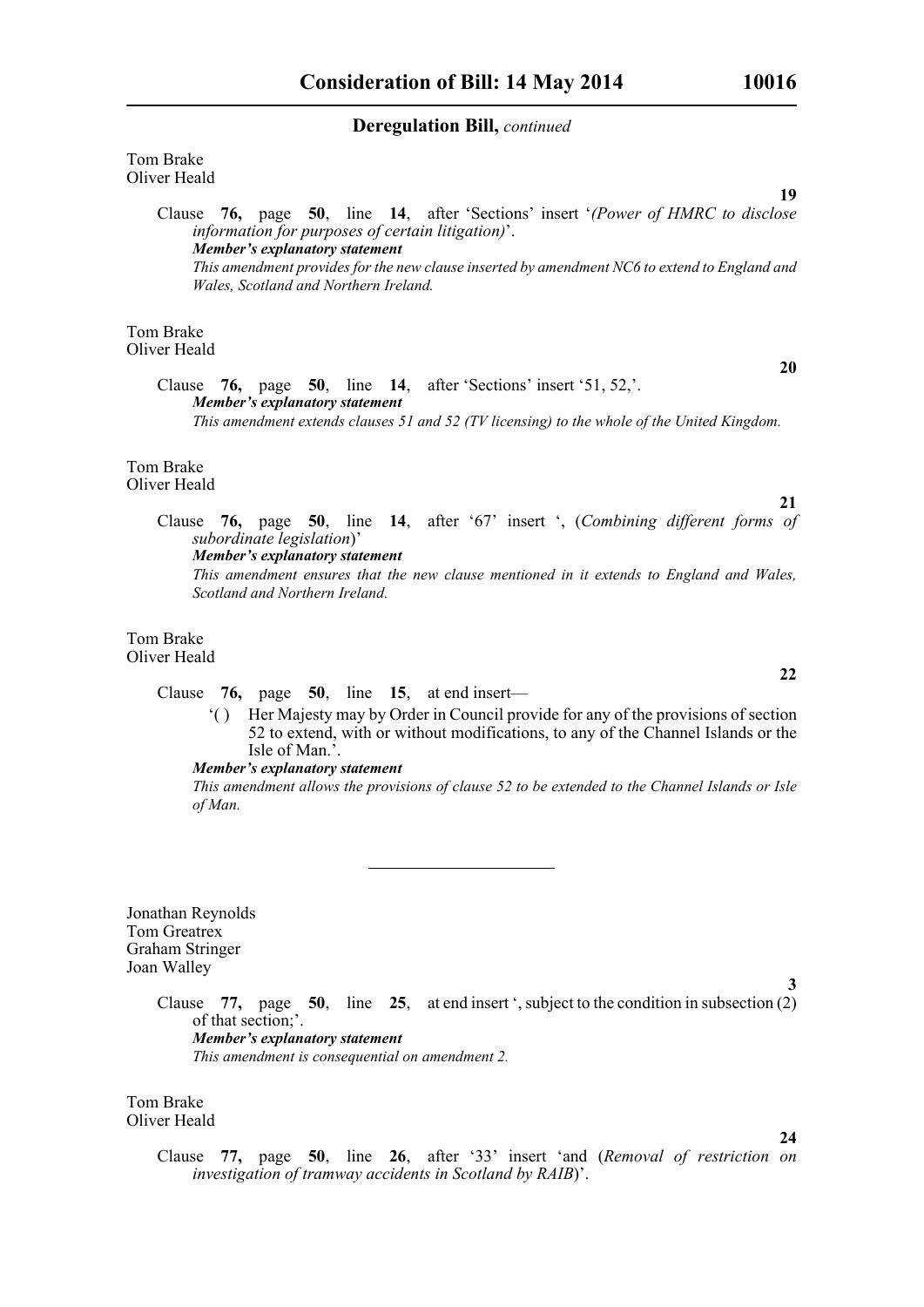#### *Member's explanatory statement*

*This amendment has the effect that the new clause inserted by amendment NC4 will come into force 2 months after the Bill receives Royal Assent.*

#### Tom Brake Oliver Heald

**25** Clause **77,** page **50**, line **33**, after '67' insert ', (*Combining different forms of subordinate legislation*)' *Member's explanatory statement This amendment ensures that the new clause mentioned in it comes into force 2 months after the Bill is passed.*

#### Tom Brake Oliver Heald

Clause **77,** page **50**, line **37**, after 'Parts' insert 'A1,'. *Member's explanatory statement* 

*This amendment has the effect that the new Part added to Schedule 9 to the Bill by amendment 51 will come into force 2 months after the Bill receives Royal Assent.*

#### Tom Brake Oliver Heald

## Schedule **6,** page **88**, line **13**, at end insert—

- '(1) The following repeals are made in consequence of paragraphs 18 and 19.
	- (2) In the Insolvency Act 1986—
		- (a) in section  $1(2)$ , omit "or authorised to act as nominee,";
		- (b) in section 2(4), omit ", or authorised to act as nominee,";
		- (c) in section  $4(2)$ , omit "or authorised to act as nominee,";
		- (d) in section  $7(5)$ , omit "or authorised to act as supervisor,";
		- (e) in Schedule A1—
			- (i) in paragraph  $28(1)$ , omit ", or authorised to act as nominee,";
			- (ii) in paragraph  $31(2)$ , omit ", or authorised to act as nominee,";
			- (iii) in paragraph  $33(1)$ , omit ", or authorised to act as nominee,";
			- (iv) in paragraph 39(6), omit ", or authorised to act as supervisor,".
	- (3) In the Insolvency Act 2000, omit section 4(3) and (4).
- (4) In Schedule 6 to the Mental Capacity Act 2005, omit paragraph 31(2).'. *Member's explanatory statement*

*This amendment makes amendments that are consequential on the repeal (by Part 6 of Schedule 6 to the Bill) of provisions allowing individuals to be authorised to act solely as nominees or supervisors in voluntary arrangements.*

**26**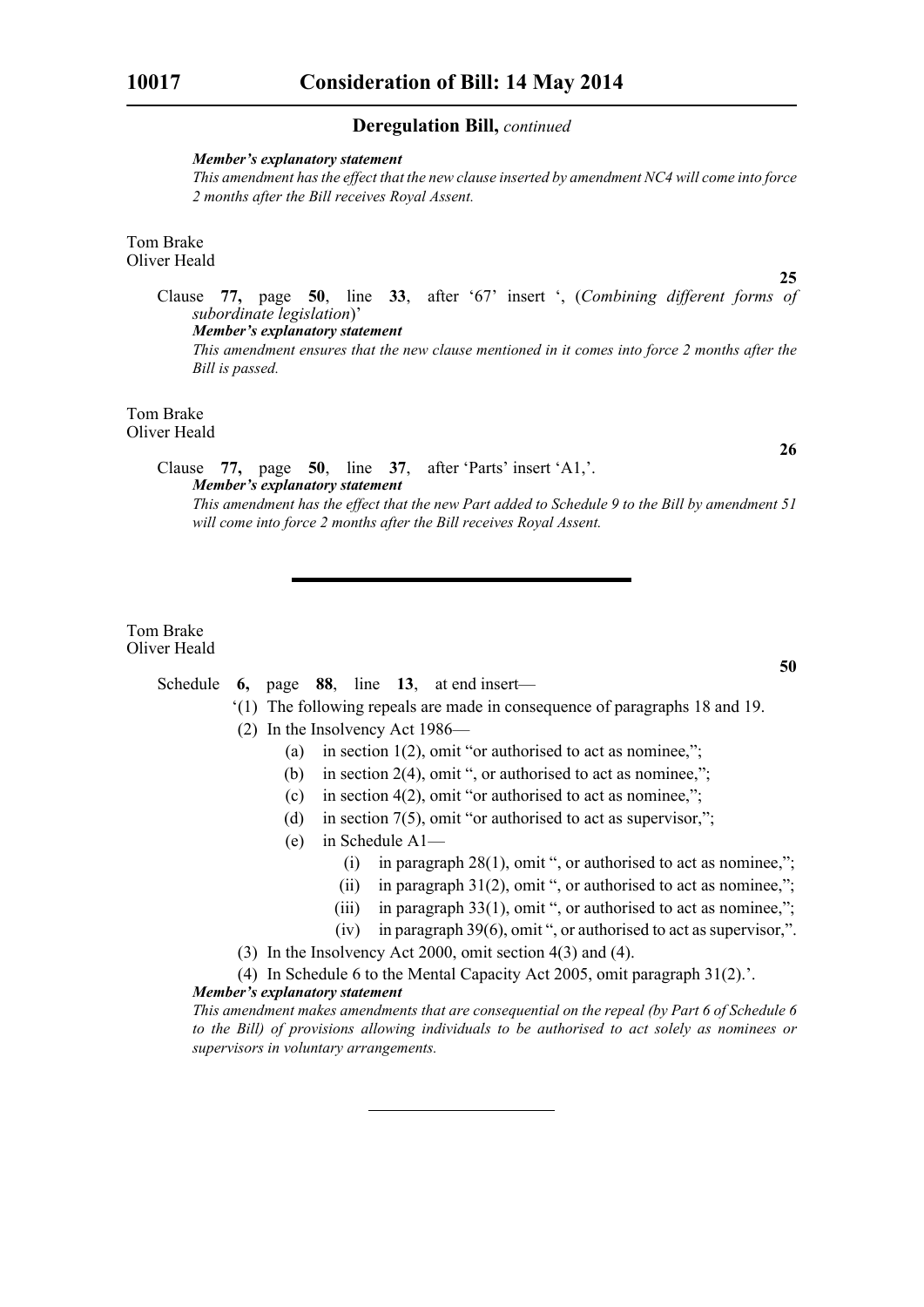Tom Brake Oliver Heald

> Schedule **12,** page **136**, line **29**, after 'subsection (1)' insert '(like the power in subsection  $(1)$  of section one of this Act)'. *Member's explanatory statement*

*The amendment equates the Bill's existing amendment to the Destructive Imported Animals Act 1932 (making explicit that the power to make control orders for other destructive non-indigenous animals under section 10(1) includes power of revocation and amendment) to the power to make similar orders for musk rats under section 1(1).*

Tom Brake Oliver Heald

> Schedule **12,** page **137**, line **12**, leave out 'The Secretary of State' and insert 'Lantra (the company registered in England and Wales with the company registration number 2823181)'.

#### *Member's explanatory statement*

*Following a DEFRA consultation (undertaken with the Scottish and Welsh Governments), this amendment makes Lantra (the UK's Sector Skills Council for land-based and environmental industries), rather than the Secretary of State, the successor to the Council for Small Industries in Rural Areas as an appointer of a member of the Farriers Registration Council.* 

#### Tom Brake Oliver Heald

## Schedule **12,** page **137**, line **14**, leave out sub-paragraph (3). *Member's explanatory statement*

*This amendment is consequential on amendment 53. As the Secretary of State is no longer to have the power to appoint a member of the Farriers Registration Council, this amendment removes the requirement for the Secretary of State to consult the Scottish Ministers before making an appointment.* 

Dr Julian Huppert

Schedule **14,** page **147**, line **22**, at end insert—

*'Eligibility for Higher Education Funding*

- 1A The Schedule to the Education (Prescribed Courses of Higher Education) Regulations 1993 is amended as follows—
	- (1) In paragraph 3, after "Technology Education Council", insert "or Level 5 Cambridge Technical Diploma or equivalent".
	- (2) In paragraph 4, after "Technology Education Council", insert "or Level 4 Cambridge Technical Diploma or equivalent".'.

**52**

**53**

**54**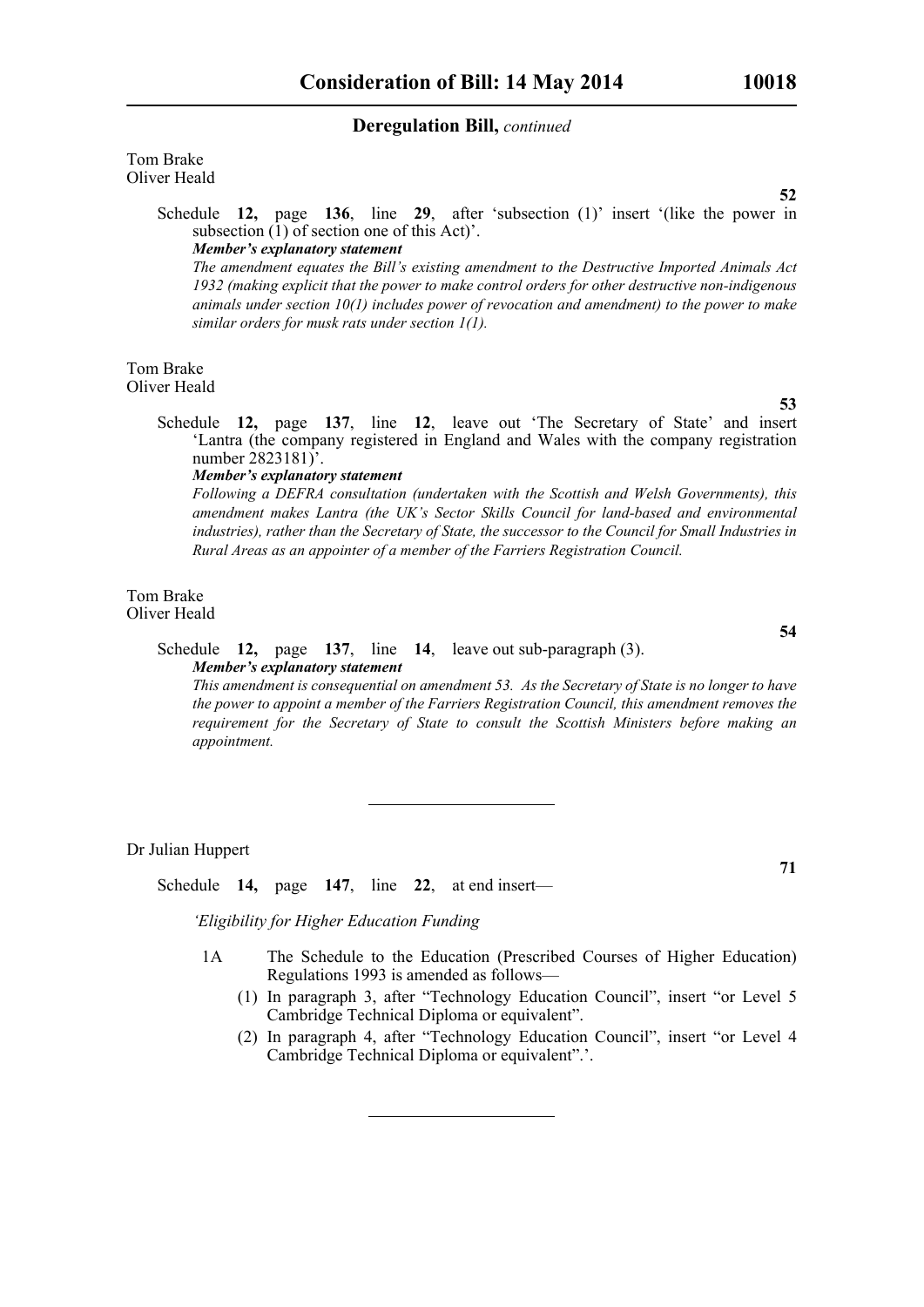Tom Brake Oliver Heald

- Schedule **15,** page **150**, line **26**, leave out paragraph 2 and insert—
	- '2 (1) Omit sections 110 and 111 of the School Standards and Framework Act 1998 (which require the governing bodies of certain schools to adopt home-school agreements), and the italic cross-heading before those sections.
		- (2) In consequence of sub-paragraph (1)—
			- (a) in section  $138(4)(a)$  of that Act, omit ",  $110(10)$ ";
			- (b) in the Learning and Skills Act 2000, in Schedule 9, omit paragraph 85;
			- (c) in the Education Act 2002, in Schedule 7, omit paragraph 9;
			- (d) in the Education Act 2011, in Schedule 13, omit paragraph 10(9).

## *Member's explanatory statement*

*Paragraph 2 of Schedule 15 currently provides for the requirement that governing bodies of certain schools (maintained schools, city technology colleges, city colleges for the technology of the arts and Academy schools) adopt home-school agreements to cease to apply in England. The amendment substitutes a new paragraph 2 which provides for the requirement to cease to apply in both England and Wales.* 

## ORDER OF THE HOUSE [3 FEBRUARY 2014]

That the following provisions shall apply to the Deregulation Bill:

#### *Committal*

1. The Bill shall be committed to a Public Bill Committee.

#### *Proceedings in Public Bill Committee*

- 2. Proceedings in the Public Bill Committee shall (so far as not previously concluded) be brought to a conclusion on Tuesday 25 March 2014.
- 3. The Public Bill Committee shall have leave to sit twice on the first day on which it meets.

#### *Consideration and Third Reading*

- 4. Proceedings on Consideration shall (so far as not previously concluded) be brought to a conclusion one hour before the moment of interruption on the day on which those proceedings are commenced.
- 5. Proceedings on Third Reading shall (so far as not previously concluded) be brought to a conclusion at the moment of interruption on that day.
- 6. Standing Order No. 83B (Programming committees) shall not apply to proceedings on consideration and Third Reading.

#### *Other proceedings*

7. Any other proceedings on the Bill (including any proceedings on consideration of Lords Amendments or on any further messages from the Lords) may be programmed.